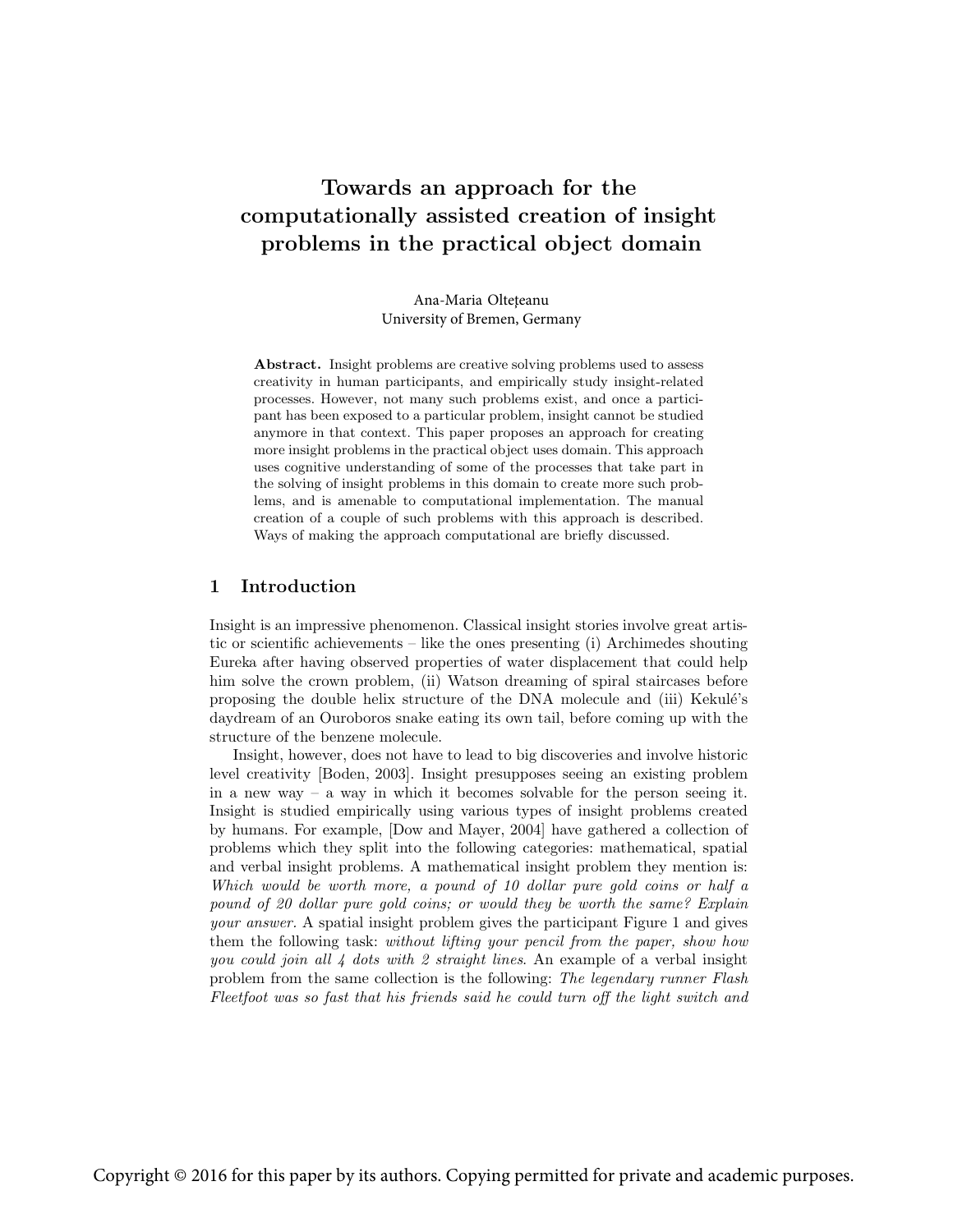jump into bed before the room got dark. On one occasion Flash proved he could do it. How?

Fig. 1. The four dots problem

In this paper we will discuss a different (though at times overlapping) category of insight problems – problems which involve the practical use of daily objects, like the candle problem [Duncker, 1945] and the two strings problem [Maier, 1931]<sup>1</sup>. This category generally involves objects and creative ways of thinking about objects, their relations and their affordances, as well as creative modes of re-representing problems concerning objects and practical physical goals.

As fascinating as some of them might be, insight problems generally stop being useful for the empirical study of the insight process if the participant has encountered them even once beforehand. If the problem was once encountered, the participant might simply remember what the solution was, rather than struggle to re-represent the problem, or experience a moment of sudden rerepresentation. The experiment sessions involving problems which are already known by the participants will thus be devoid of chances in gathering data on authentic insight and creative problem solving processes. Considering that one such problem can take a while to solve, and experimenters generally plan for only a few such problems per experimental session, not having enough new problems can result in lost experimental sessions, and the necessity of gathering more empirical datapoints, to substitute for the ones in which a participant was acquainted with one of the problems.

Within the practical object uses domain, not many insight problems exist, and some of them are quite old problems, created by the minds alike those of Maier and Duncker. A bigger dataset of such problems would benefit work focused on the understanding of human creative cognition, and could further find its application in creative problem solving work in robotics, and ambient intelligence. Therefore, defining an approach to create more such problems, an approach which could rely on computational means for problem creation assistance, would be useful for both cognitive psychologists and for AI. We already have some knowledge about the cognitive solving process of such problems. Creating them will benefit from such knowledge and bring about computational applications for it.

This paper thus sets out to define an approach to creating insight problems in the practical object uses domain, which is amenable to computational assistance and/or implementation. This approach is cognitive in nature, looking at

<sup>&</sup>lt;sup>1</sup> [Dow and Mayer, 2004] classify both of these as spatial problems. In the following we will refer to such problems as insight problems in the practical object domain, as to differentiate them from spatial problems involving abstract patterns, like the one in Fig. 1.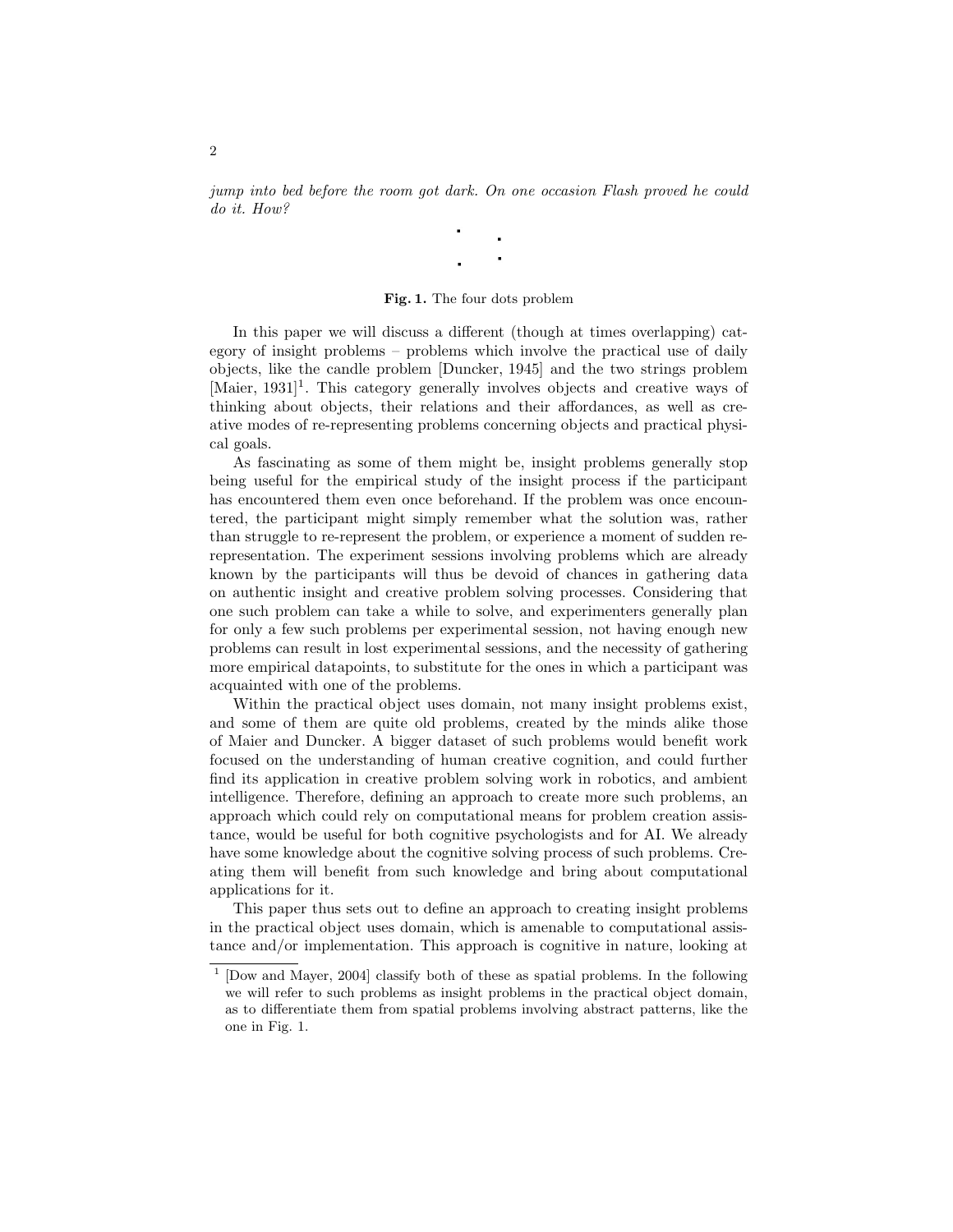insight problems and their creation through the lens of insight related processes explored in a previous cognitive theoretical frameowork of creative problem solving  $[Oltetaeanu, 2016, Oltetaeanu, 2014]$ . In the following, existing classical insight problems will be analysed (Section 2); the approach will then be proposed (Section 3); the cases of applying that approach to the creation of two such problems will be explored (Section 4), and potential reliance on computational assistance in problem creation with existing or future tools will be discussed (Section 5).

# 2 Classical insight problems – analysis

In this section, three examples of classical insight problems are taken as case studies: (i) the candle problem, (ii) the two strings problem and (iii) the cardboard problem. These are analysed from the perspective of what makes them insight problems, and what processes could have been used to create them. Principles are then extracted for the creation of new problems. During this analysis, we will assume the following:

- (a) there is a simple, non-creative (or much less creative) version of the problem which does not require insight;
- (b) that by observing the steps and possible stumbling blocks of the solvers, while they receive the version of the problem which does require creative skill, we can extrapolate some processes which make a problem require creativity;
- (c) that by using a variety of such interpolated processes and knowledge about cognitive problem solving, we can begin to create more such problems, even if we do not yet cover the entire variety of skills which can be tested through them.

#### Candle problem

The candle problem by [Duncker, 1945] is stated as follows: You are given a candle, a box of thumbtacks and a book of matches (see Fig. 2). You are supposed to fix the lit candle unto the wall in a way that does not allow the wax to drip below.



Fig. 2. The Candle problem

The candle problem is solved by taking out the thumbtacks from the box, and using the box as a container and platform for the candle, then fixing it (with thumbtacks) to the wall. The participants that get stuck while solving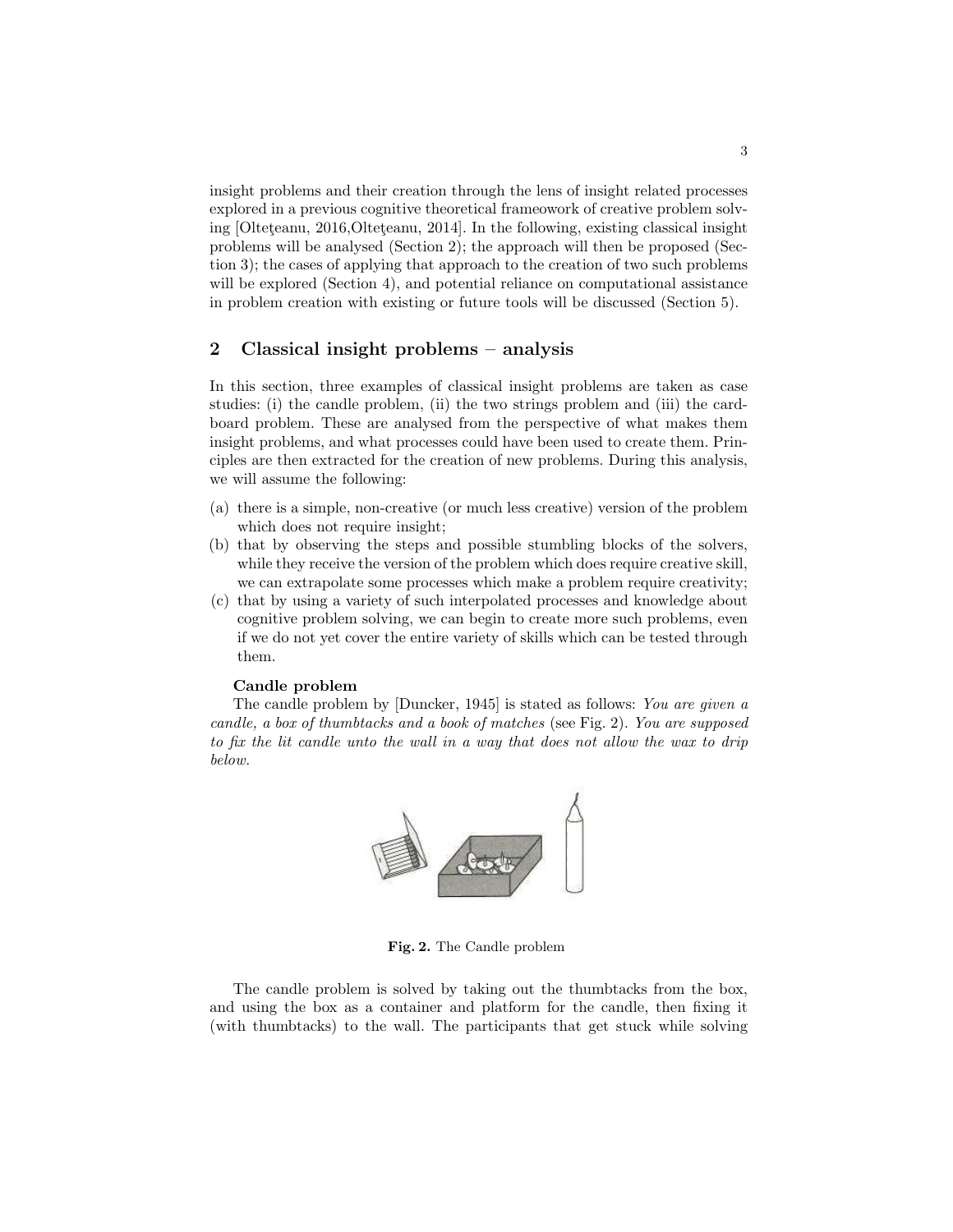this problem generally have trouble seeing the box of thumbtacks as a possible container; this is sometimes helped if the box is empty.

Considering the types of processes involved in creative problem solving, including re-representation, one can attempt to reverse engineer them, and check whether this is conducive to the creation of similar problems. The following aspects can be synthesized from the candle problem to help the creation of new problems:

- Hiding an object which is necessary for a (non-creative) solution of the problem within a different other object. This aspect shows up in this problem by the fact that a candle holder, which would have made the problem straightforward, is not present. Such a candle holder needs to be re-represented out of existing problem objects - from the perspective of the problem creator, one can look at this process as one of hiding the candle holder in a different object (or set of objects) with a similar affordance. Such a similar affordance however needs to be inferred creatively, perhaps in a process similar to that used when solving the Alternative Uses Test [Guilford et al., 1978].
- Hiding the affordance of an object by emphasizing a different affordance and (optionally) having that affordance already taken up or in use. This aspect shows up in the candle problem by the act of adding the thumbtacks inside the thumbtack box<sup>2</sup> . Adding them near the box would have been a case for emphasizing the affordance of the box as a container. Adding them within the box is a case for having the affordance already in use. The purpose of the latter is, of course, to trigger and thus help study the functional fixedness bias.

#### Two strings problem

The two strings problem by [Maier, 1931] presents to the participant a situation like the one in Fig. 3. The participant is told: A person is put in a room that has two strings hanging from the ceiling. The task is to tie the two strings together, but it is impossible to reach one string while holding the other.

The two strings problem is solved by making a pendulum from one of the two strings and from a heavy object laid on the floor, like the pliers, then launching one of the strings in pendular motion, as to be able to have it come on its own towards one's hand. The participants that get stuck when solving this problem usually fail to see: (i) that the object can be set in motion on its own, rather than requiring the motion of the solver; (ii) that the object could be created, as this requires making it using other objects in the room.

Considering the steps involved in solving this problem, one can assume the process of creating such a problem involves the following aspects:

– As a general strategy, make objects which need to be used for the solution lose part of their affordances. A specific technique, observed in this case, is to enable affordance loss by removing affordance related parts of the object. The object will thus need reconstruction, while the parts themselves are less likely to trigger the same affordance. In the two strings problem, this is done by removing the saliency of the affordance of a pendulum to be mobile, through splitting the pendulum in

4

<sup>&</sup>lt;sup>2</sup> It is the thumbtacks that make this a thumbtack box anyway, and one might be biased to look at this box as a special container for the thumbtacks because of the very description of the problem, which includes the verbal tag "thumbtack box".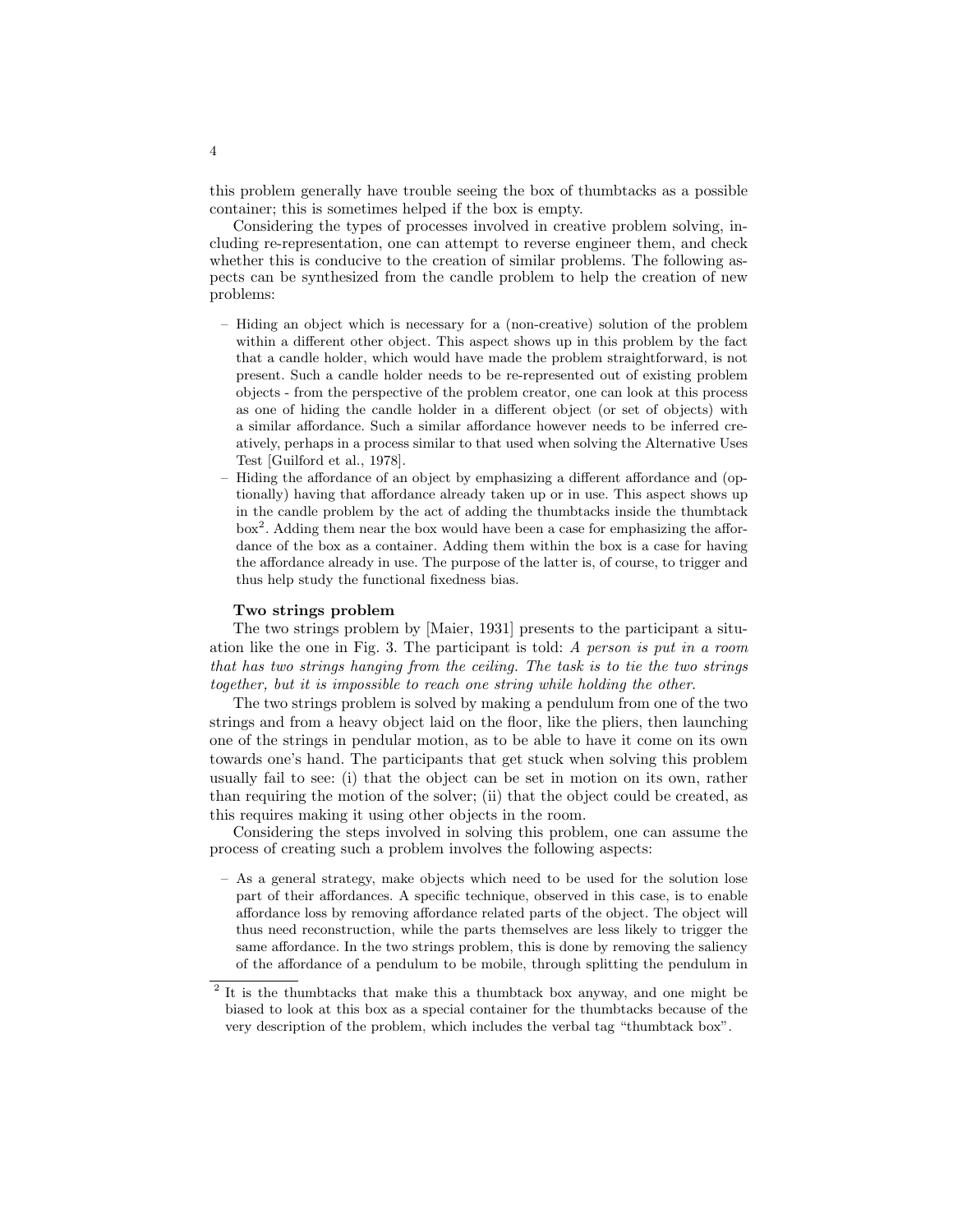

Fig. 3. The Two Strings problem

two parts. A self-based motion frame of reference might be emphasized in the verbal description of the problem (i.e. "it is impossible to reach a string while holding the other"), which focuses the participant on thinking of themselves, rather than other objects, as mobile.

- Split said object into parts and scatter the parts across the room. This is somewhat overlapping in the context of this problem with the principle above. However, the principle above can also involve removing solution-leading affordances of an object in different ways, by, for example, changing the frame of reference, representing the object in a space which makes the affordance less salient and constrains thinking about the object.
- Hide the object required to solve the problem (or object parts) within other objects. This principle is shared with the candle problem, with the added bonus that, here, not just objects but also parts of objects are exchanged for similarly affording objects. Here, the weight of the pendulum is hidden in heavy objects across the floor.
- Add objects that lead to other possible affordances, and thus other possible constructions – in this case the chair (getting up on the chair gets triggered), the nails (fixing one of the strings closer to the other by using the nails gets triggered).

#### Cardboard problem

The cardboard problem by [Duncker, 1945] is given as follows: You are asked to help the experimenter attach this piece of cardboard to the loop on the ceiling. How do you proceed? (our reconstruction of the depiction - Fig. 4).

This problem is solved by removing one of the paperclips, turning it around to make an S-shaped hook, then using one end of the hook to pierce the corner of the cardboard (the white paper corner can thus be kept in place too) and the other end to attach to the loop. Most people attempt to solve this problem using the nails and hammer on the table, various ways of standing the cardboard and attaching it with nails to the loop.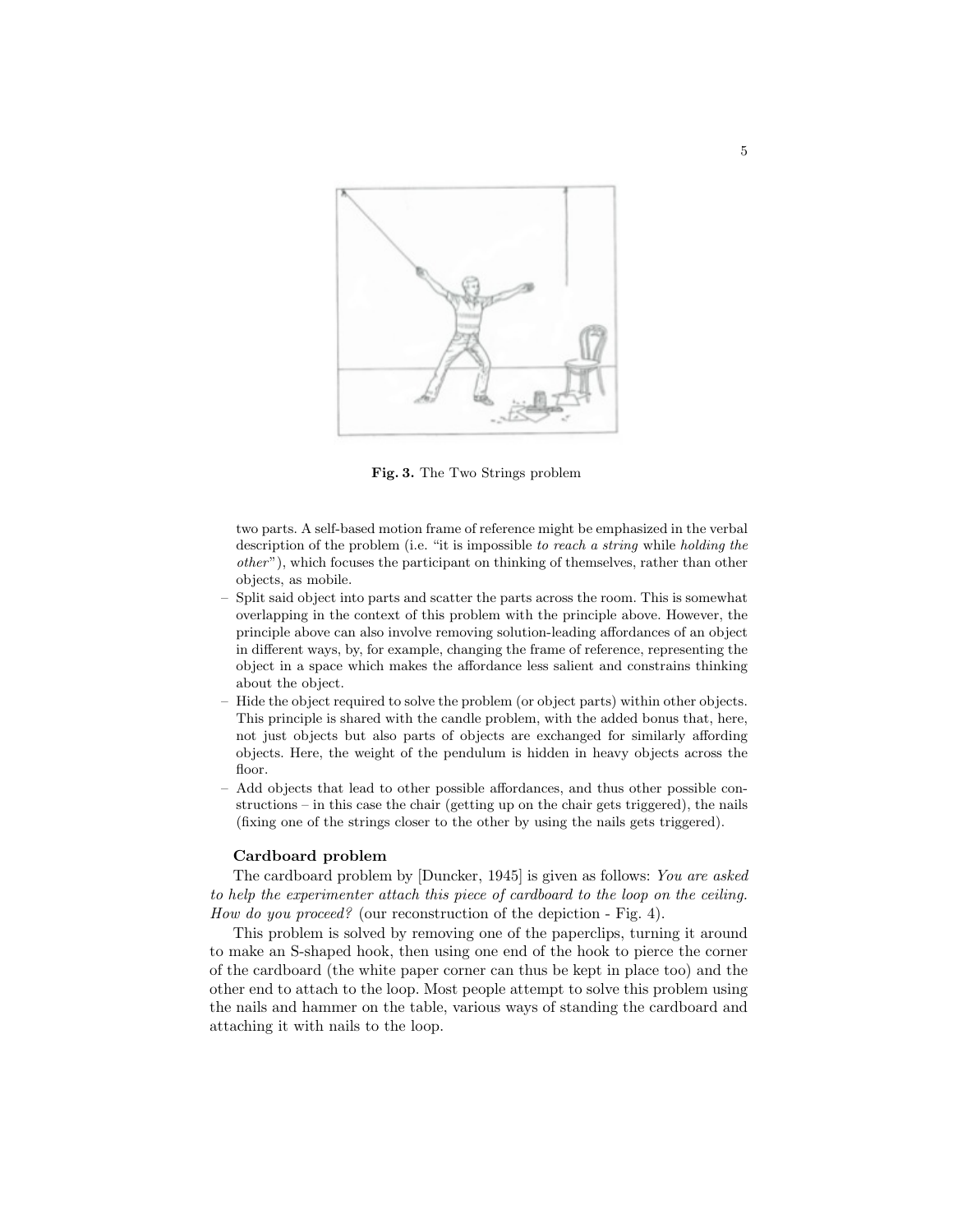

Fig. 4. The Cardboard problem

Creating problems like the cardboard problem could include the following aspects:

- Hiding part of the solving objects as parts of other objects. In this case, the paperclips are attached to the cardboard, and thus can be perceived as being part of it, thus part of the object which needs attaching to the loop, rather than of the tools which the attaching can be done with.
- Using one of the actions people would refrain from doing as part of the solution – i.e. destroying an existing object, disobeying rules or norms or arrangements perceived as implicit or unbreakable. In this case, not only the paperclips are used to hold together the white piece of paper at the corner of the cardboard (using them thus having the possible consequence of disassembling that part of the object), but also piercing the cardboard can be viewed as a way of damaging the cardboard irreversibly (in other problems, parts of objects can be pulled away by disassembling the object to pieces, however the object can also be reassembled).
- Have other objects with a similar affordance in the scene, as to interfere with finding the objects which would truly provide the solution. In the case of this problem, the affordance that nails and hammer have to fix something to a wall or a ceiling interferes with seeing the less salient affordance of the paperclip, setting the nails and hammer center stage as red herrings.

## 3 Approach

Various processes of solving seem necessary for the above described problems, and thus various principles of creating more such problems become apparent after this analysis. In this section, the extracted principles are discussed and summarized in an approach.

As mentioned in section 2, one of the parts of our analysis assumed that there is a simple, non-creative version of the problem, which does not require insight. For example, the candle problem would be in its simpler form if it would offer a candle holder as part of the existing objects, rather than the thumbtack box;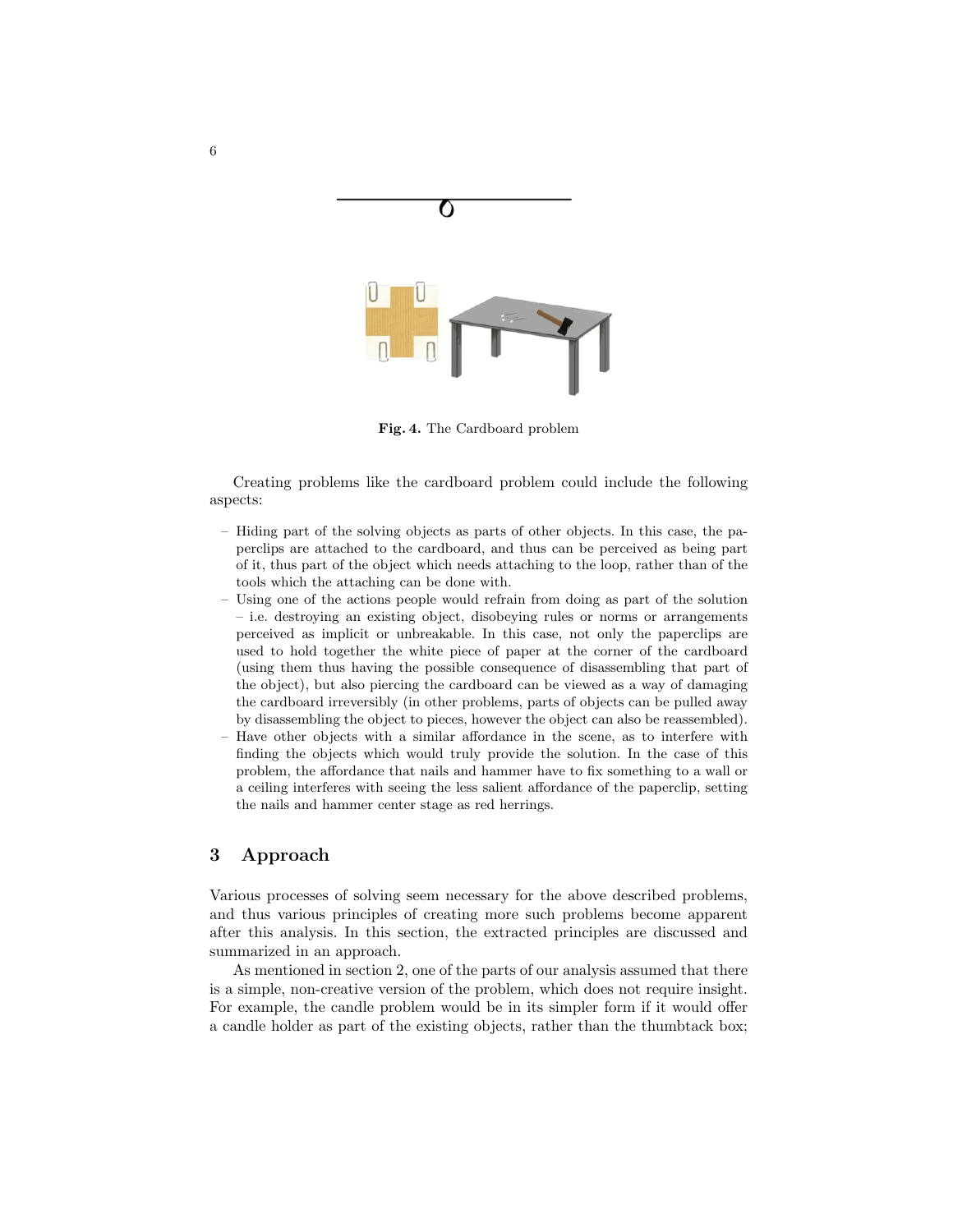the two strings problem would be in its simpler form if one of the strings would be a pendulum already; the cardboard problem – if the paperclip was already twisted in the necessary S shape, or at least detached from the cardboard.

Consequently, this approach starts from the assumption that more creative problems can be constructed in the practical object domain, by taking simple day to day non-creative problems, considering one of their normal solutions, and then hiding the possibility of applying that solution from the solver via a set of re-representations and creative uses of objects (which then have to be traversed back by the solver) and problem templates (or sets of viable action plans).

A non-exhaustive list of some of the techniques that can thus be used in problem creation, in light of the previous case studies, includes:

- (i) Diminishing the saliency of the objects required for the solution, by (a) putting them in a different context of affordances and possibly (b) having those affordances already allocated or used;
- (ii) Hiding objects in a different form by re-representing them as other objects which have similar properties and affordances (but for which said affordances might not be as salient as for the initial objects);
- (iii) Decomposing the solution in different parts, and re-representing the parts in different structures or objects;
- (iv) Representing needed parts as integrated parts of other objects;
- (v) Using an object twice in the solution, with two different contexts of affordances. In this case, participants need to look at both sets of affordance contexts, to perceive the object in both of its potential roles, similar to being able to look at two ambiguous figures the perception of which can emerge from the same set of elements;
- (vi) Adding to the problem other salient objects, the affordances of which might interfere with the solution;
- (vii) Making use of natural or learned biases against breaking objects, crossing commonsense or common practice norms or aesthetic values.

Part of the techniques in this approach could be loosely summarized as the following (*obj* stands for object,  $aff$  for affordance,  $PT$  for problem template<sup>3</sup>, sol for solution and  $\textit{simProp}$  for similar properties):

1. Embed in different affordance contexts:

If  $(obj_x \in PT_{sol}) \wedge (\exists aff(obj_x) \neq aff_{sol}(obj_x) \vee$  $\exists aff(obj_x,obj_k) \neq aff_{sol}(obj_x) \vee$  $\exists PT_x|obj_x \in PT_x, aff(PT_x) \cap aff_{sol}) = 0$ then  $display(aff(obj_x)|aff(obj_x) \neq aff_{sol(obj_x)} \vee$  $display(aff(obj_x, obj_k)) \vee$  $display(elementsOf(PT<sub>x</sub>))$ 

2. Use creative object replacement: If  $obj_x \in sol \land$  ∃obj<sub>a</sub>|simProp(obj<sub>x</sub>, obj<sub>a</sub>)  $\lor$  simProp(obj<sub>x</sub>, partOf(obj<sub>a</sub>)) Then  $replace(obj_x, obj_a) \vee replace(obj_x, partOf(obj_a))$ 

<sup>&</sup>lt;sup>3</sup> A problem template is a set of actions that will lead to a particular solution or affordance; such sets of actions are part of the commonsense knowledge of the subject. Creative use of problem templates is detailed in other works [Olteteanu, 2014].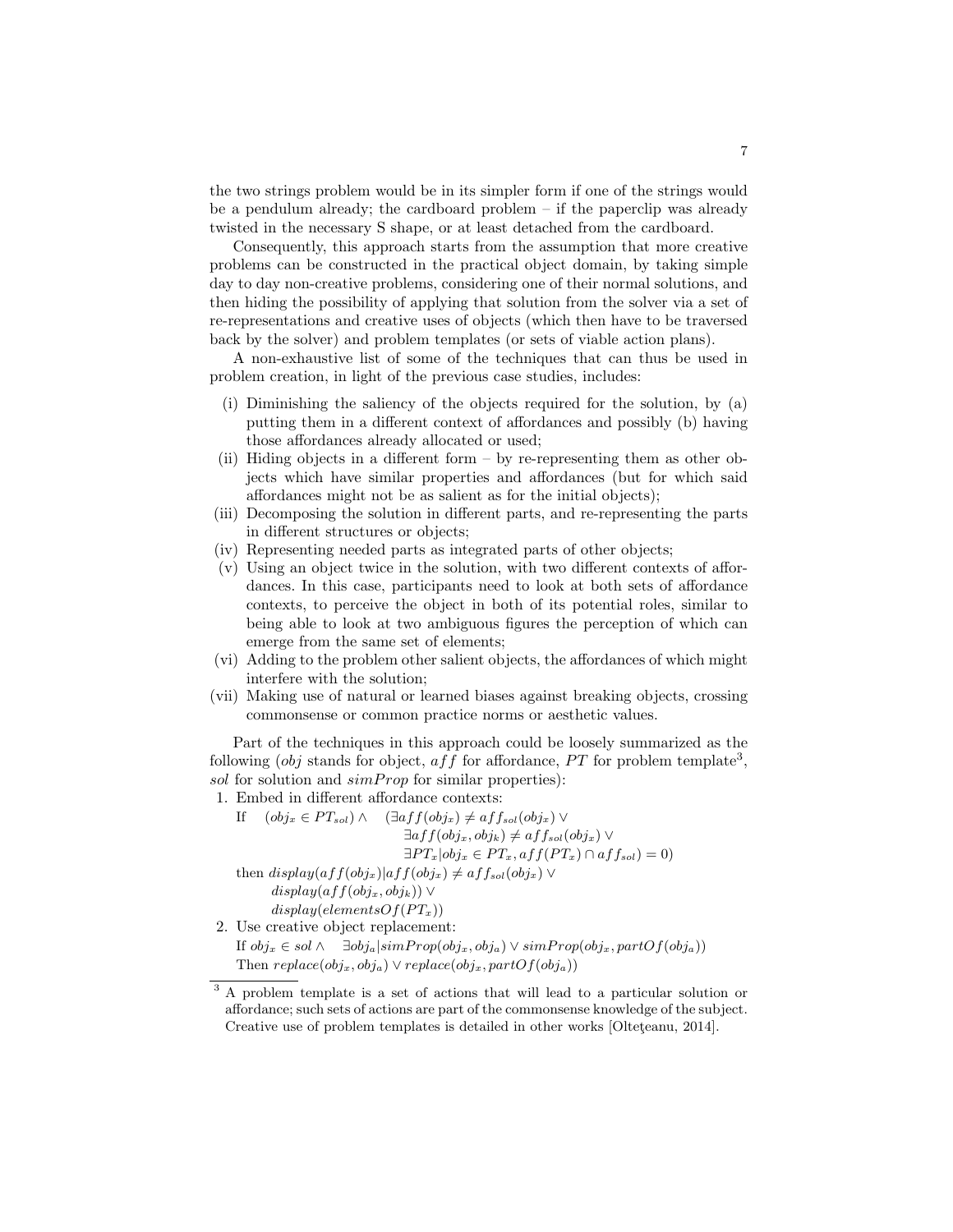- 3. Decompose object:  $decompose(obj_x) = partsOf(obj_x)$
- 4. Represent needed parts as parts of other objects:
- If  $obj_x$  ∈  $PT_{sol}$  ∧  $partOf(obj_b, obj_x)$  ∧  $obj_b \notin problem \rightarrow replace(obj_x, obj_b)$ 5. Double use:
- If  $obj_x \in PT_{sol} \land obj_a \in PT_{sol} \land simProp(obj_x, obj_a) \rightarrow remove(obj_x)$ 6. Adding other salient objects or templates:
	- If  $\exists aff_x|sim(aff_x,aff_{sol}) \land aff_x \notin PT_{sol} \land aff_x \in PT_x, PT_x \notin PT_{sol}$ show $(aff_x) \vee show(obj_{k1}, obj_{k2}...obj_{kn} \in PT_x)$

### 4 Creating new insight problems – two cases

In this section, two problems that were created using the above principles are discussed. These are: (i) the blown away teddy problem and (ii) the Jack and Jill weight problem.

### The blown away teddy problem

The blown away teddy problem presents the participant with the following task: The wind blew your son's teddy bear from the clothesline into your neighbour's garden. The neighbour is in holidays and the fence is too high to climb. How can you retrieve the teddy? Fig. 5 shows the problem.



Fig. 5. The blown away teddy problem

This problem is solved by constructing a fishing rod, using the mop, the clothesline, and a clothes hanger attached to the clothesline.

The problem was constructed using the approach proposed in Section 3, in the following steps:

- 1. Start from a problem and an existing solution. The problem is that you need to obtain an object that is far away. The solution is to reach for the object.
- 2. Make solution creative. A fishing rod is used for fishing, but can have the alternative use of hooking something that is far away. The object replacement part of a system like OROC [Olteteanu and Falomir, 2016] can be used to generate alternative uses.

8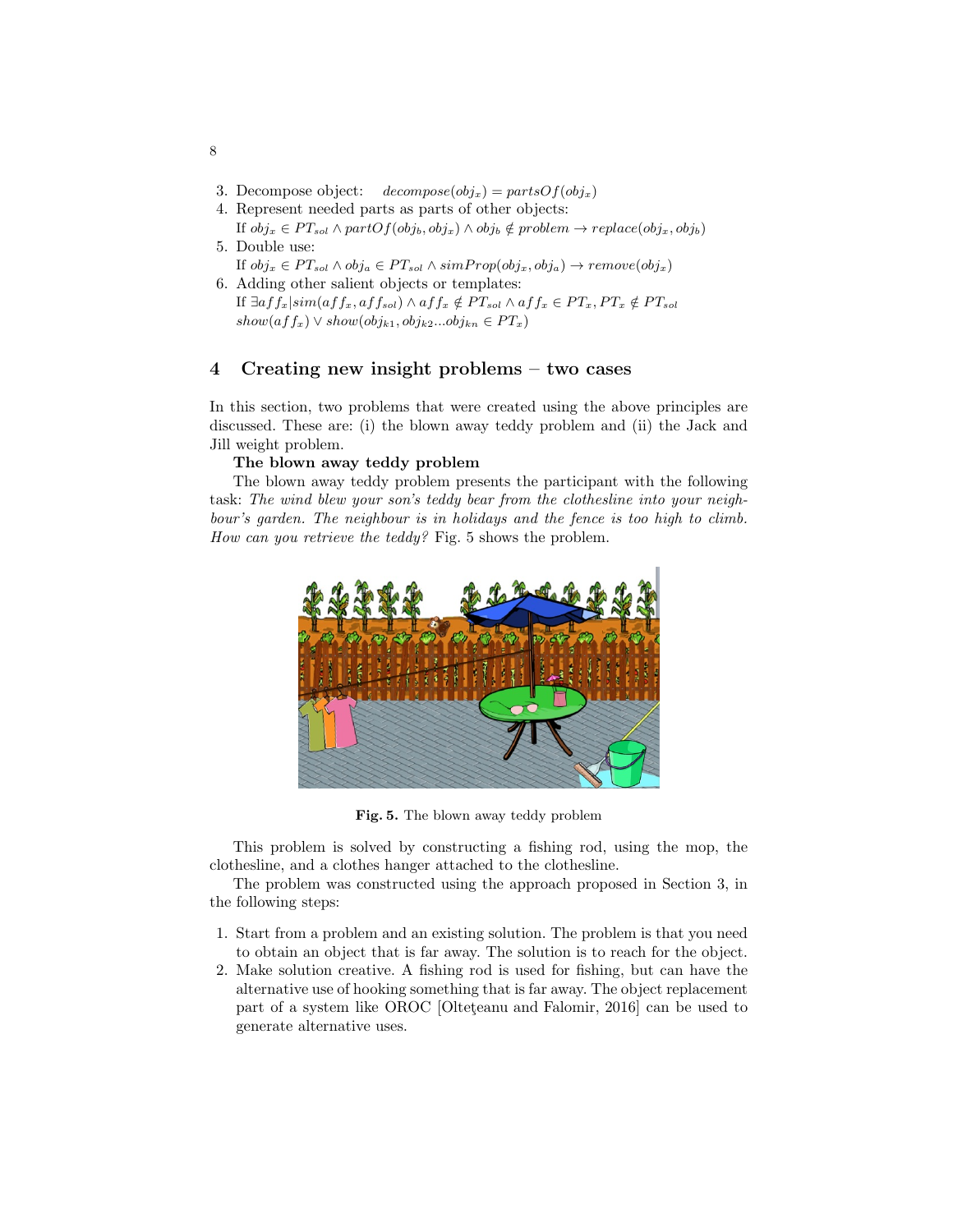- 3. Decompose object into parts, so that it will require composition. The parts of the fishing rod used here are the pole, the string and the hook.
- 4. Hide the parts of the solution in other objects with different salient affordances, or in parts of other objects. The string is presented as a clothesline (one to one object mapping). The hook is presented as part of the clothes hanger (part of object). The pole is presented as part of the mop (part of object). The participant can also attempt to use the pole that is part of the umbrella, if the participant perceives this as movable.
- 5. Embed the replacement (or re-represented) objects in different contexts of affordances. The clothesline is presented holding clothes to dry, attached to the umbrella pole. The hangers have clothes on them, and are also partly obscured visually by the clothes (the part which provides the affordance conducive to the solution is, however, visible). The mop is presented next to the bucket and a water puddle, which emphasize its cleaning affordances.

Parts of the problem are also ambiguous – how tall the fence is, the height of the table, the distance to the teddy. The experimenter can let the participant attempt various strategies within this ambiguity, to observe various types of constructions created, paths pursued and forms of creative reasoning. Other constraints can then be set in place and communicated to the solver (e.g. the teddy is too far to be reached just using the mop) in order to observe new strategies at play.

This process can be summarized as the following:

- 1. Initial problem:
	- (a) Starting condition:  $faraway(subject, teddy)$ .
	- (b) Goal: has(subject, teddy).
	- (c) Solution: reach(subject, teddy)
	- (d) Starting template:  $reach(subject, teddy) \rightarrow has(subject, teddy)$
- 2. Creative version of a reach template:
- $reach(subject, teddy) \rightarrow fish(fishing\ rod, teddy); beach, river, pool \notin problem^4$
- 3. Decompose:
	- $decompose(fishing\ rod) = (pole, string, hook)$
- 4. Creative replacement:
	- (a) creative replacement(string) = clothesline
	- (b) creative replacement(pole) = mop handle
	- (c) creative replacement(hook) = clothes hanger
- 5. Embed in affordances or used affordances:
	- (a)  $embed(clothesline) \rightarrow show(attached(clothesline, pole), on(clothesline, clothes))$
	- (b) embed(mop handle)  $\rightarrow$  embed(mop)  $\rightarrow$  show(nextTo(mop, bucket))  $show(mopping(mop, water))$
	- (c) embed(clothes hanger)  $\rightarrow$  show(on(clothes hanger, clothes)), show(on(clothesline, clothes hanger))

<sup>4</sup> This means we have to avoid a fishing related context for the rest of the scene, so the scene cannot be of a subset of scenes that might trigger fishing templates, like beach and river, nor scenes that are similar to them – like pool.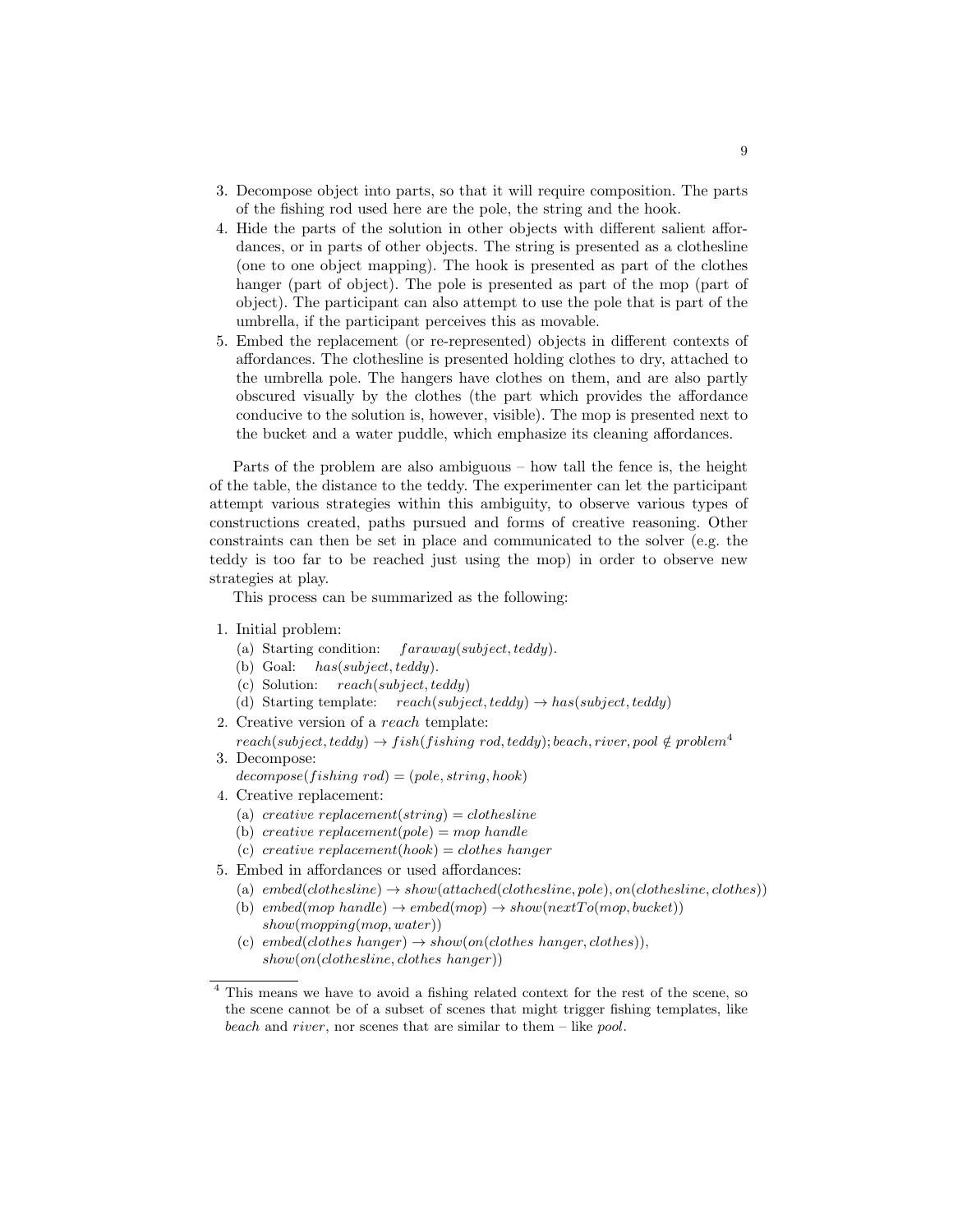#### Jack and Jill weight problem

The Jack and Jill weight problem presents to the participant a situation like the one displayed in Fig. 6. The participant is given the following task: Jack and Jill are arguing about whom weighs more. What could they do to find out for certain?



Fig. 6. The Jack and Jill weight problem

This problem is solved by making a seesaw from the bucket and a surfing board and placing Jack and Jill at opposite ends.

The problem was constructed using the following steps and techniques from the approach:

- 1. Start from a problem and an existing solution. The initial problem template was that balancing scales are used to measure weight.
- 2. Change the problem so that the solution would be creative use seesaw instead of scales; put the problem in the beach setting (change of context to one which less affords thinking about weights and balancing scales, like a kitchen), and use of a different object with similar properties.
- 3. Split the object in various parts the seesaw was split into a pivot and a support plank.
- 4. Hide the objects which form the solution by re-representing them as other objects or object parts – the plank was turned into a surfboard (also adaptation to the current context) and the pivot into a bucket (similar adaptation). Through the adaptation to context, both objects thus can be envisaged as belonging to a normal beach scene, rather than triggering the attention of the participant as objects that have especially been added to the beach context because they are part of the solution.
- 5. Hide the objects in different contexts of affordances and possibly have those affordances be already in use – the bucket is turned with its side up, and in its container affordance (full of sand); the surfboard is being surfed on, and quite far away, which makes it visually less salient. Some participants might also have social qualms with solution steps that involve asking for an object which is being currently used and belongs to someone else.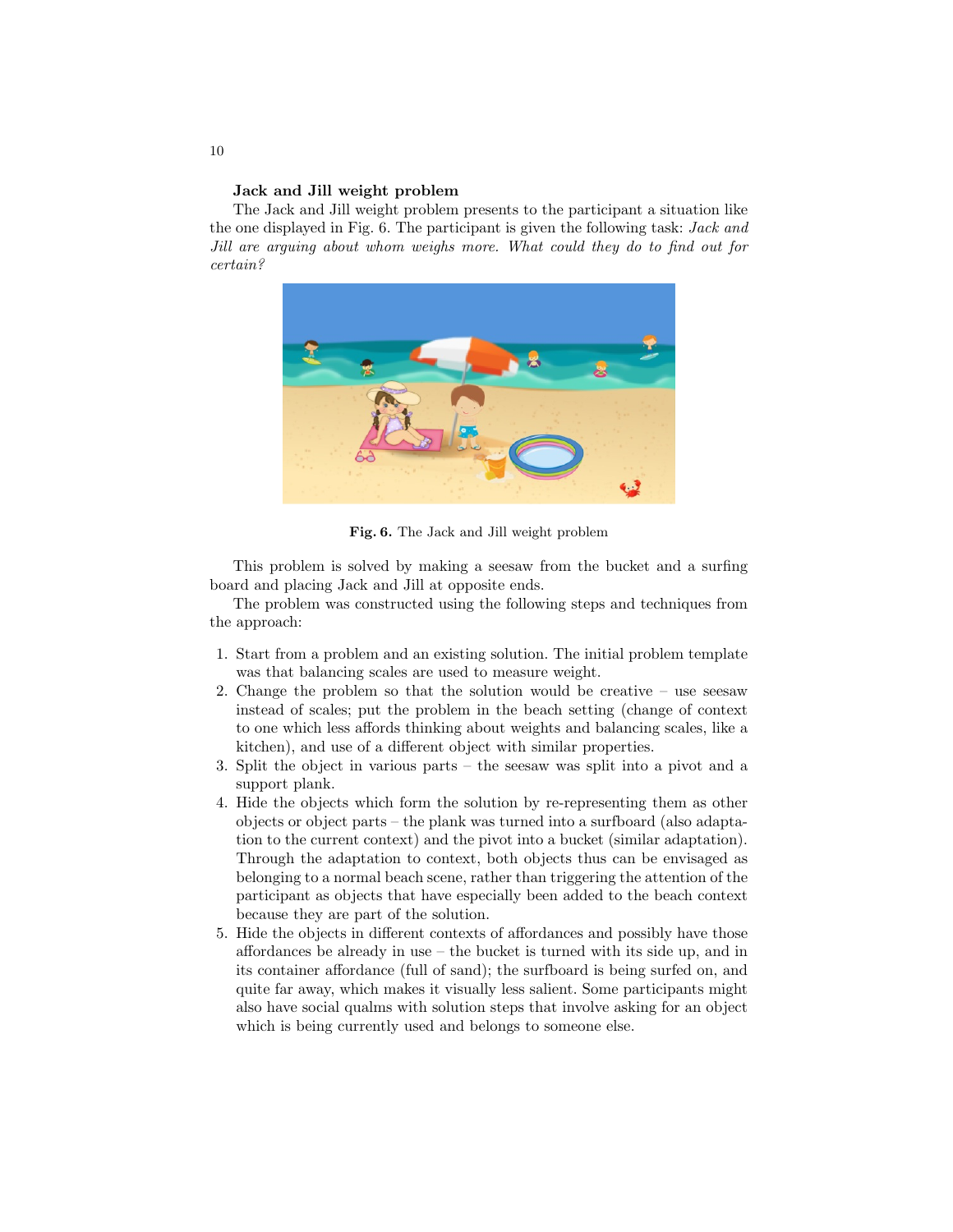6. Add objects which act as red herrings, providing a similar affordance as the one necessary for solving the problem, thus getting the participant started on a different track – the small plastic swimming pool can get the participant started in this case on an Archimede's principle template.

This process can be summarized as the following:

- 1. Initial problem defined:
	- (a) Starting condition:  $unknownWeight(x, y)$ .
	- (b) Goal:  $findWeightDifferent(x, y)$ .
	- (c) Solution:  $balance(x, y)$
- (d) Starting template:  $balance(x, y) \rightarrow findWeightDifference(x, y)$
- 2. Creatively change the initial template (problem+solution):
- $balance(x, y) \rightarrow seesaw (person_x, person_y), PT_x \neq kitchen$ 3. Decompose:
	- $decompose(seesaw) = (pivot, support\ plank)$
- 4. Creative replacement:
	- (a) creative replacement(pivot) = bucket
	- (b) creative replacement(plank) = surfboard
- 5. Embed in affordances or used affordances:
	- (a)  $embed(backet) \rightarrow show(in(backet, sand),near(backet, toy spade))^5$
- (b)  $embed(surfboard) \rightarrow show(on(water, surfboard)), on(surfboard, surfer))$
- 6. Addition of red herring objects:  $sim(measure weight, measure volume) \wedge measure volume \notin PT_{sol} \wedge$  $measure \ volume \in PT_{Archimedes} \wedge bathtub \in PT_{Archimedes} \wedge$  $sim(bath tub, pool with water) \rightarrow show(pool with water)$

An extra point can be made about embedding the entire problem in a new contextual setting. The problem template of balance is in this case creatively transformed to a template about seesaws, and then imported in the contextual setting of a beach. The beach location could have been chosen as a consequence of having already picked one of the two replacement objects for the seesaw parts – the surfboard. Laying this object in its own contextual setting made the natural choice a beach, and the replacement for the second object, which did not have that many constraining properties, could be fixed to another object in the same setting – the bucket.

## 5 Discussion – towards a computational approach

As shown in the above test cases: (i) insight problems in the practical uses of objects domain can be analysed from the cognitive perspective of re-representation, and creative inference, (ii) such principles can be put together in an approach towards creating more insight problems and (iii) the approach can be used to create more insight problems in the specified domain.

<sup>5</sup> The PT of using a bucket to dig and play with sand is supported by the neighborhood of objects such a spade, a sand castle, etc.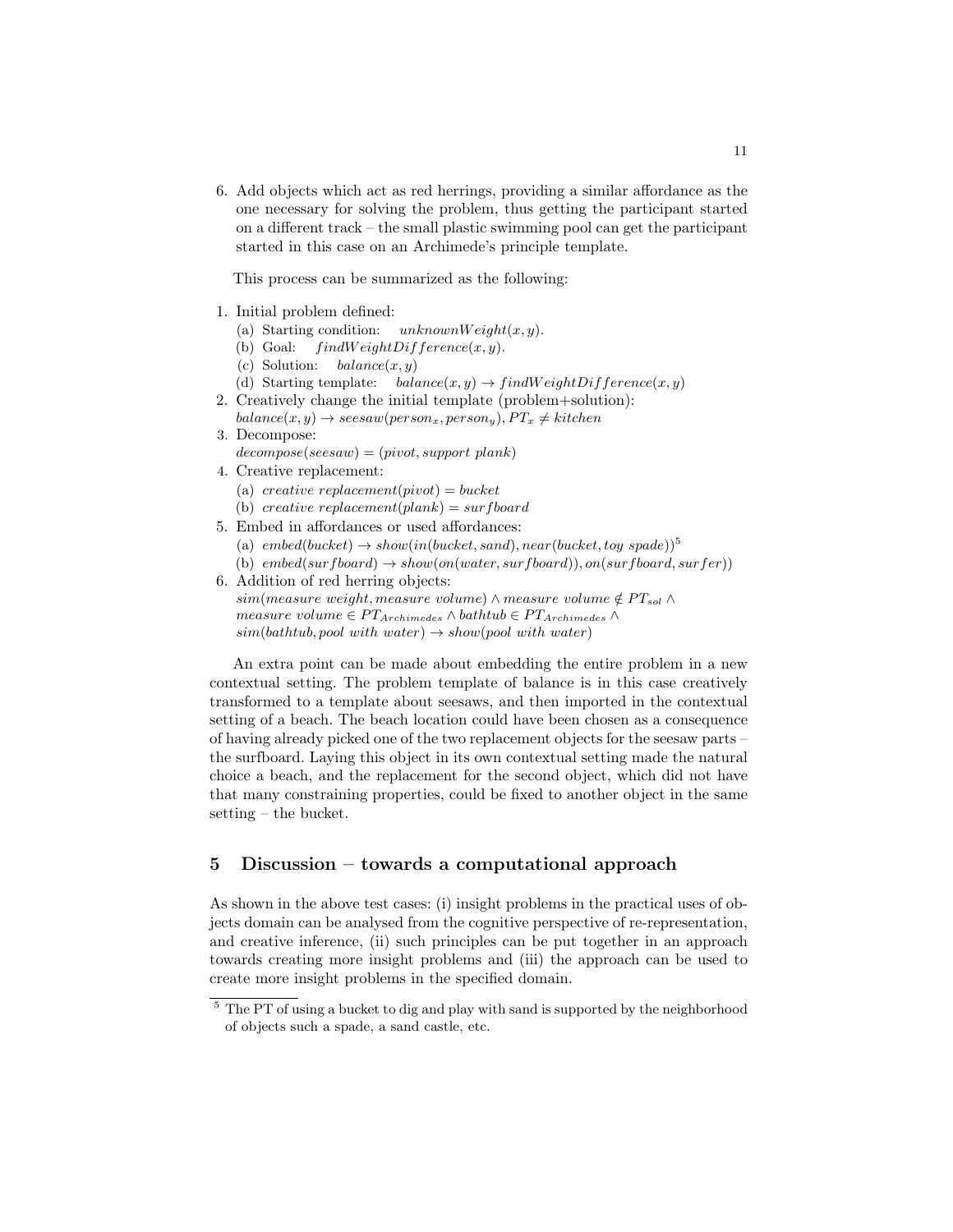This approach might not reflect a reverse engineering of all the types of insight processes, or might not yet result in all the types of problems that can be created in the domain. However, starting from creating some such problems and evaluating them with human participants will have the impact of understanding and controlling the process of creating insight problems more thoroughly, and thus, in the future, providing a wider database of problems, based perhaps on a wider array of processes.

Creating insight problems might seem like a lofty computational pursuit. However, as shown above, the processes implied by this approach are substantial enough to allow for formalization. An interesting next step would be to tackle the issue using computational assistance when creating such problems. Part of the tools needed for such an approach already exist, at least in prototype form.

Take item (ii) of the list of techniques provided by the approach here  $-$  hiding objects in a different form – by replacing them with objects which have similar properties and affordances (but for which solution related affordances might not be as salient as for the initial objects). The creative object replacement (OR) part of OROC [Olteteanu and Falomir, 2016] can be used to generate items from the practical objects domain which have similar affordances as the initial items. OROC makes creative inferences about new affordances of known objects, based on the similarity between said objects to other objects on shape and material properties. The object composition (OC) part of the same system can in part take care of items (iii) and (iv) on the list, specifically by decomposing various objects which are part of the solution in object parts, then finding similar objects with similar properties (OR) in its knowledge base; these objects, or the ones they are part of, can be used to substitute initial objects which are a salient part of the solution.

Other parts of this approach, like  $(i)$ ,  $(v)$  and creative transfer of a simple problem can be based on OROC knowledge, but also require knowledge of problem templates. Such knowledge should include contexts of affordances in which various objects get engaged, functional subsets of objects which are employed in such templates, qualitative or quantitative measures of similarity of template affordance, and some measure for when templates achieve similar but not quite the same results – thus interfering with the human judgement because of the similarity component, but not being able to help participants solve the problem.

In conclusion, a few case studies of classical insight problems have been analysed, in order to extract a set of principles which can be used in the creation of new insight problems. A non-exhaustive approach towards mechanisms that can be used to create such problems, and that is amenable to computational implementation has been proposed. Then, the applicability of the approach has been analysed, by describing it in the context of two newly created insight problems. Some existing tools that can be used to assist with this process have been briefly discussed. As future work, we plan to start (i) implementing this approach and/or relying on computational assistance, and (ii) experiment with problem template acquisition, problem template transfer and creative replacement of problem templates.